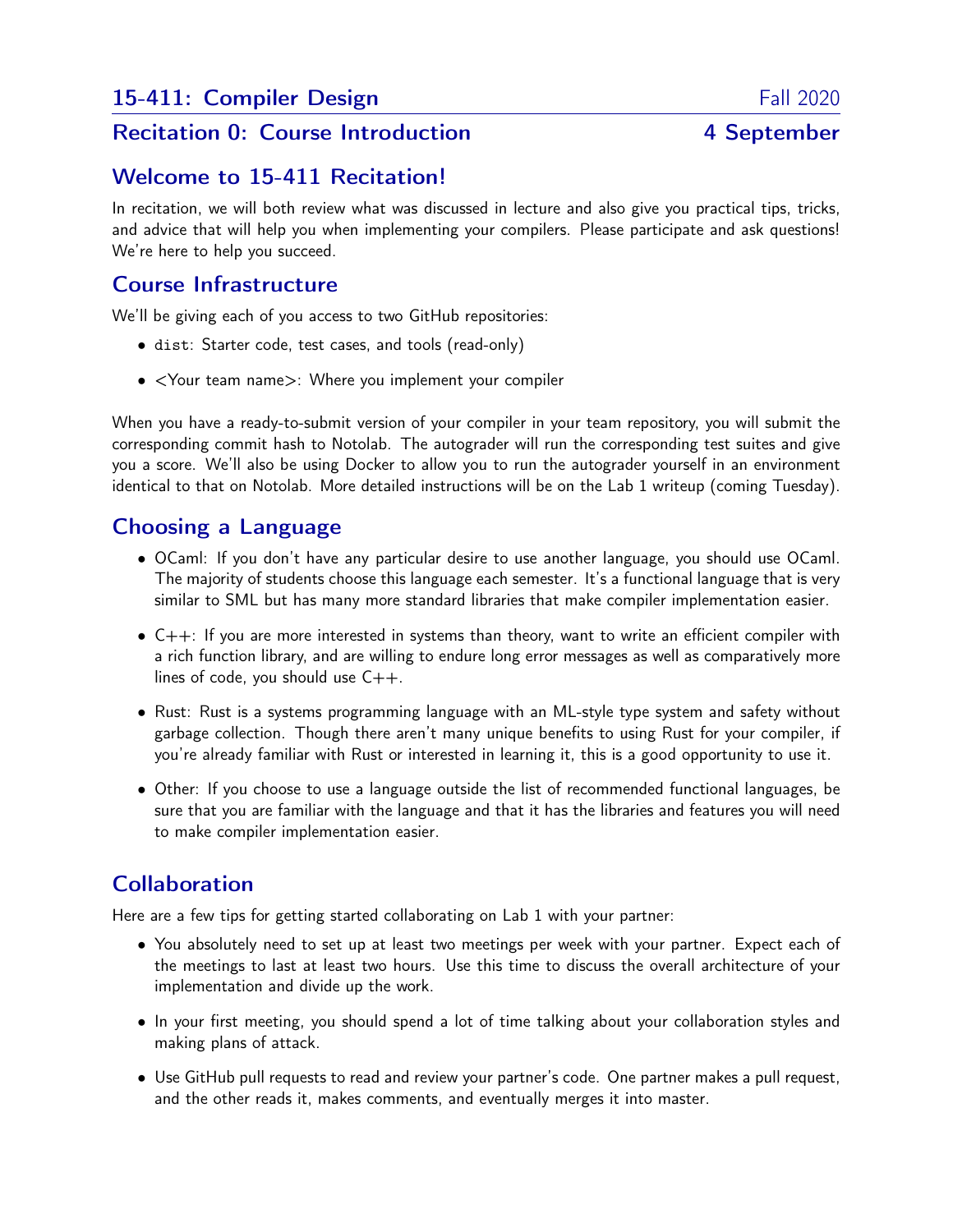- It might be tempting to divide the work between frontend and backend, but this is usually a bad idea because (1) the backend will require more work than the frontend and (2) it will be harder for both partners to gain knowledge of the entire system.
- Since Lab 1 is significantly easier than the later labs, it is highly recommended that you spend time on your register allocator. You'll save time later on and be able to focus on other parts of the compiler. Lab 1 checkpoint is intended to help you with this.

### Liveness Analysis

The first step in assigning registers is to determine which temps interfere with each other. If a temp is defined on line  $\ell$ , it interferes with all variables in liveout( $\ell$ ). We use the following rules to construct live-in and live-out sets:

```
LiveIn(\ell) = Uses(\ell) ∪ (LiveOut(\ell) – Defs(\ell))
         LiveOut(\ell) = |
                           s∈succ(\ell)\mathsf{LiveIn}(s)
```
The following is an program in 3-address abstract assembly.

```
1 main:
2 x \le -423 t1 <− 2
4 t2 <− x % t1
5 if (t2 == 0) then goto L1 else goto L2
6 L1:
7 x \le -x + 18 z <− 1
9 goto L3
10 L2:
11 t3 <− 1
12 z \le -13 \times -113 goto L3
14 L3:
15 %eax <− z * x
16 return
```
# Checkpoint 0

Analyze the above program to determine the live-out and live-in sets at each of the lines. Then draw the interference graph.

# Spilling

Recall that we assign registers by coloring the interference graph (we'll see an algorithm for this in class on Tuesday). However, oftentimes the number of colors required to color the graph is larger than the maximum number of registers we have available. When this occurs, we have to choose some temps to store on the stack. This is called spilling.

A naive strategy is to color the graph with as many colors as required, and then arbitrarily choose colors to be stored on the stack until the rest can be stored in registers. However, this can be optimized.